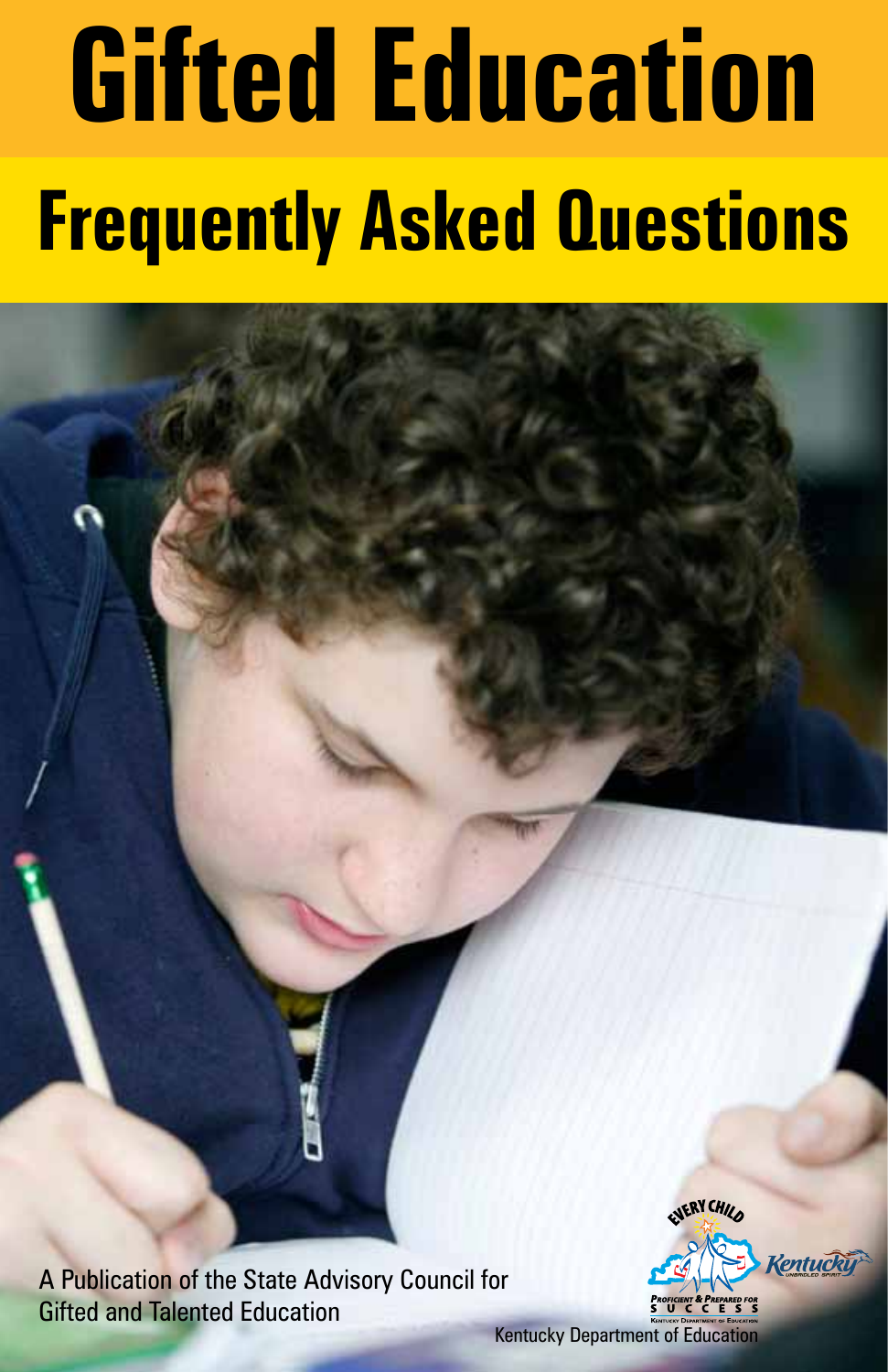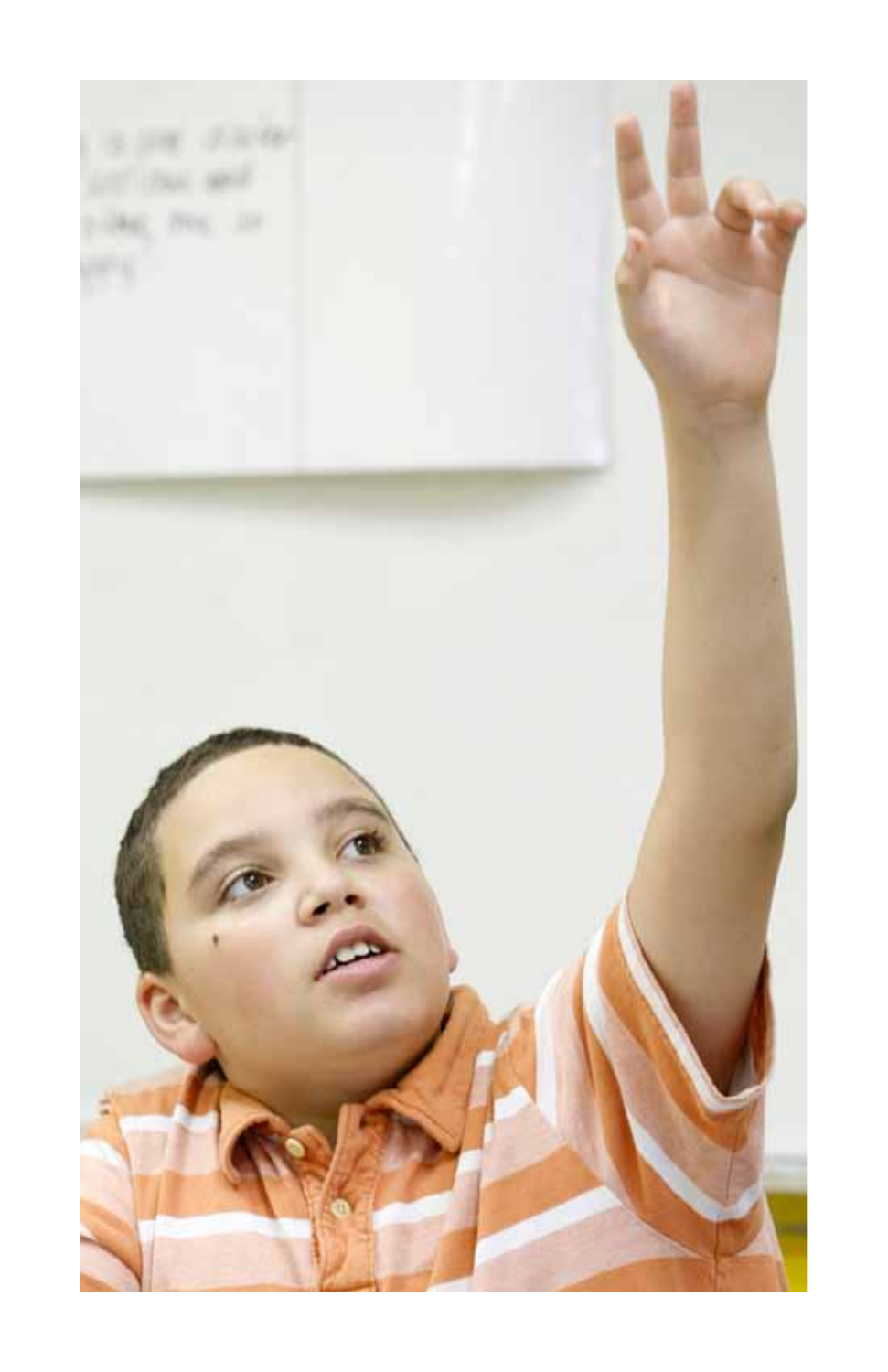# **Table of Contents**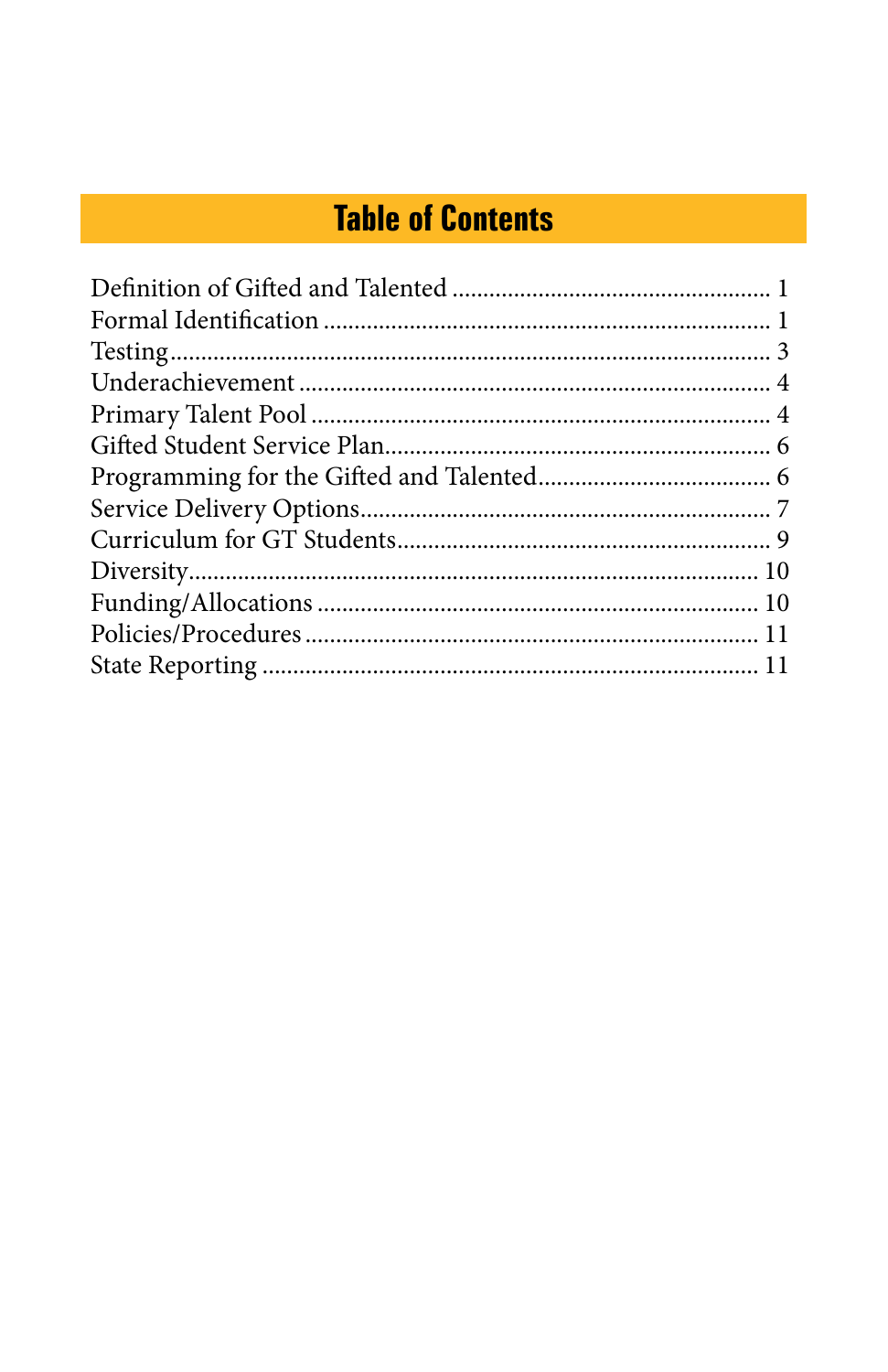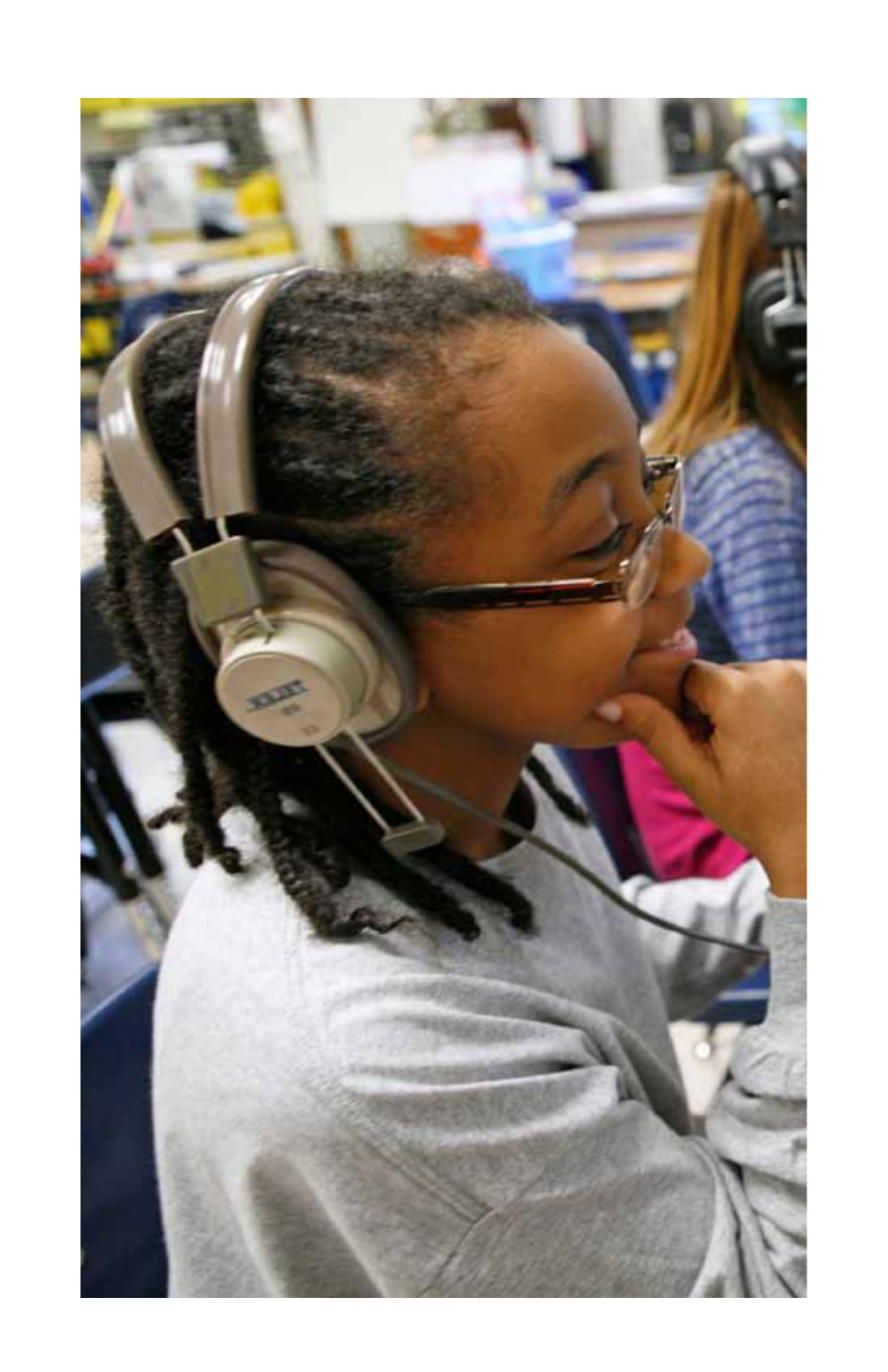# **GIFTED & TALENTED STUDENTS DEFINED**

According to 704 KAR 3:285. Programs for the gifted and talented, what defines a GT student? According to state regulations for gifted and talented programs, a gifted and/or talented child is defined as one who is identified as possessing demonstrated or potential ability to perform at an exceptionally high level in one or more of the following areas:

- general intellectual aptitude
- specific academic aptitude
- creative or divergent thinking
- psychosocial or leadership skills in the visual or performing arts

Pursuant to state regulations, gifted and talented children comprise a category of "exceptional students."

# **FORMAL IDENTIFICATION**

### **When are students formally identified for gifted services?**

Initially, students may be formally identified in the fourth grade. Students who show evidence of giftedness any time during the school year or subsequent grade levels may also be considered. The district shall provide a system for continual diagnostic screening.

### **When screening for G/T students, is one instrument used?**



Screening for gifted and talented students must include all five categories of giftedness (general intellectual aptitude, specific academic aptitude, creative or divergent thinking, leadership, and the visual or performing arts). A district shall develop a system for searching the entire school population on a continuous basis for likely candidates

for services using both informal and available formal, normed, standardized measures, including measures of nonverbal ability, in all areas.

# **What can be done if a parent/guardian feels their child has been missed during the identification process?**

A district must provide a petition system as a safeguard for a student who may have been missed during the identification process.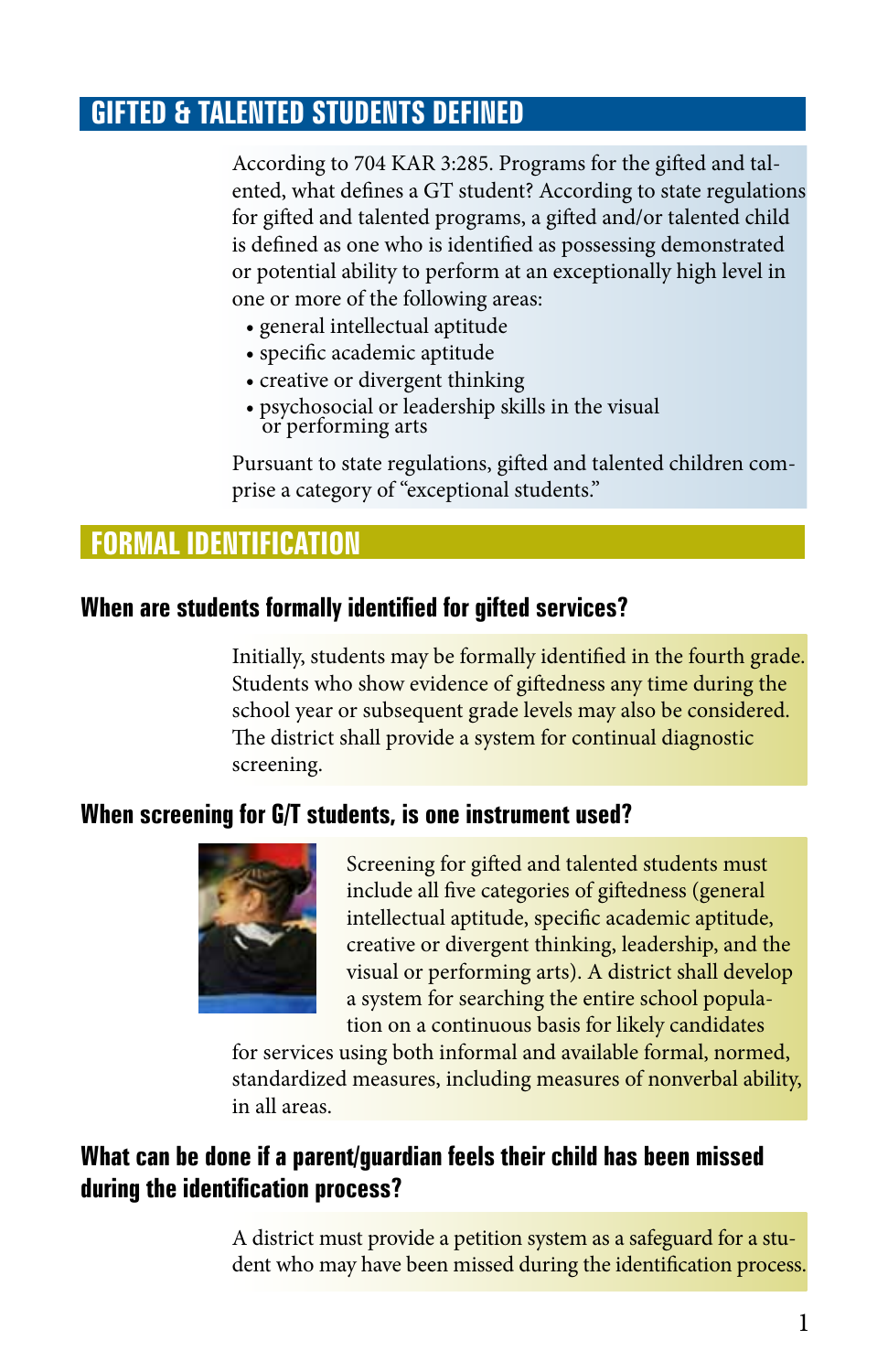# **Can a formally identified GT student be re-evaluated for giftedness?**

 No. Once a student is formally identified, a student remains identified and eligible to receive gifted services until the student graduates from high school. A student's service options may be re-evaluated periodically, and is encouraged, as students' interests, needs and abilities change over time and those changes may require adjustments to services in order to assure continuous progress.

# **Has the Kentucky Department of Education (KDE) come up with the same identification criteria that would unify all districts for identification?**

The Commonwealth is diverse with each district being unique and having different needs. Districts may use identification tools that match their population. Unified requirements are provided for provided in the regulation, 704 KAR 3:285. Section 3. The regulation states that three evidence options are required, and that each area of identification has identifying criteria for GT. There will be more consistency in identifying GT students when more districts follow the regulation.

# **Must a student show evidence in both Reading and Language Arts to be identified as gifted in the area of Language Arts, Specific Academic Ability?**

Only one area, not both, is needed for identification purposes. However, the additional information may be used as supporting evidence for giftedness, especially when providing service options matching strengths, interests, and abilities.

# **If a child is identified as gifted in general intellectual intelligence, does it mean he/she is gifted in all areas of giftedness?**

No. General intellectual intelligence is one area of possible



giftedness. There are five categories of giftedness recognized in Kentucky through regulation; general intellectual aptitude, specific academic aptitude, creative or divergent thinking, leadership, and the visual or performing arts. A student identified in one area does not directly indicate identification in another. Students may be identified in one area or several.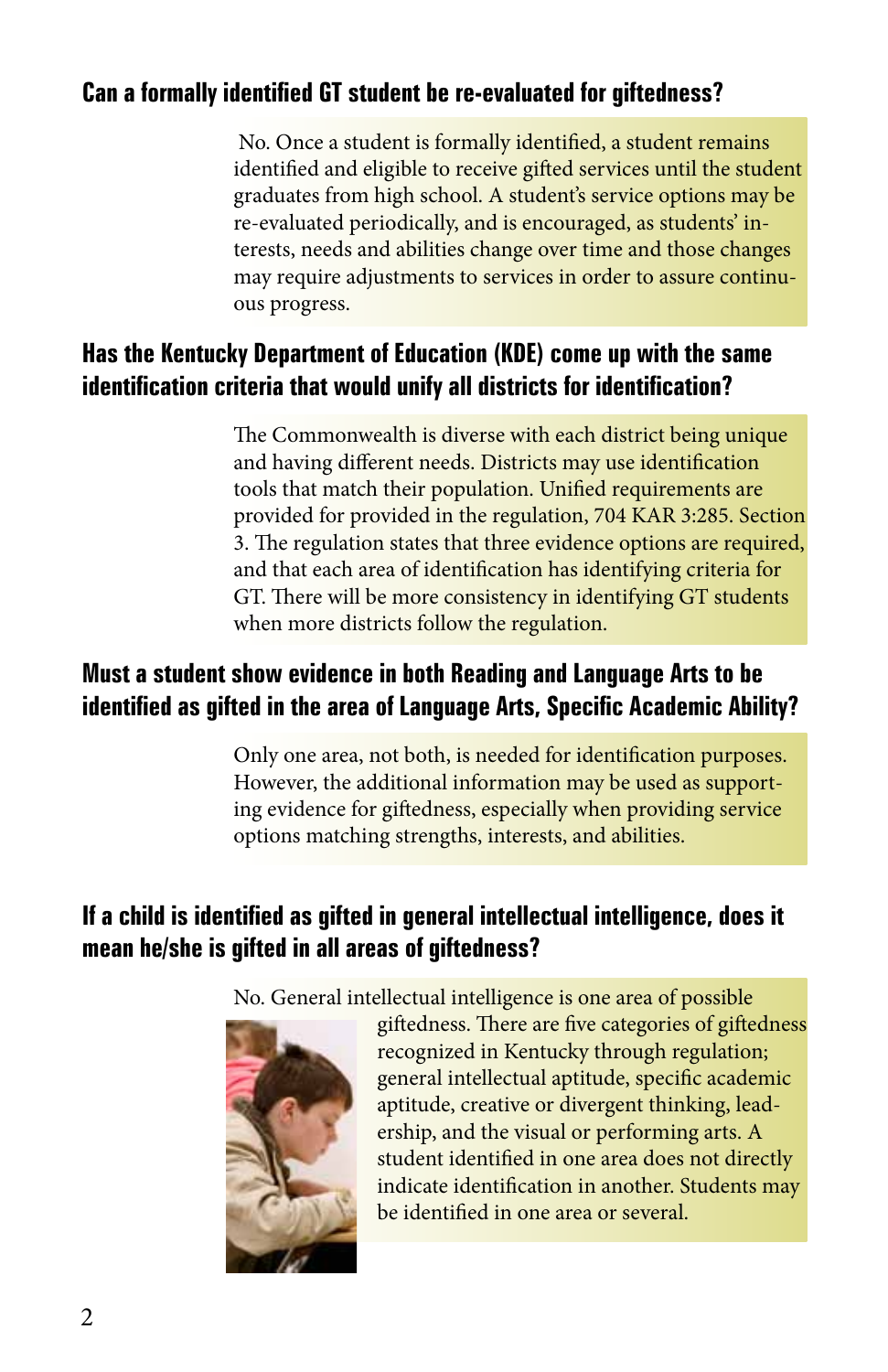# **Can formal identification be accepted if a student comes from another school district in Kentucky?**

Yes. All students in Kentucky, according to the regulation governing gifted and talented programs, must be identified with at least three pieces of qualifying evidence. Therefore, the identification of GT and the selection of PTP students from other districts should be honored. Service options may need to be adjusted for those students coming from districts that have less stringent qualifying criteria.

# **Can formal identification be accepted for a student who moves from another state to Kentucky?**

No. In order to receive gifted and talented services, the student must meet the identification requirements according to Kentucky's regulation. The student's transferred records with evidence or qualifying test data that supports giftedness may be considered; but students would have to be re-qualified through available or new testing that meets Kentucky's regulation. Identification would not immediately transfer from another state to Kentucky unless all facets of the identification process aligned with Kentucky's regulation.

# **TESTING**

# **What tests are recommended to identify giftedness in social studies and science?**

KDE has not made any formal recommendations of any specific tests for any specific area. Presently, districts have a choice as long as they follow the criteria set forth in 704 KAR 3:285.

# **On the SAGES–2 test, there are Math/Science and Language Arts/Social Studies subtests. If a student scores in the 9th stanine on either subtest, can this be used as a qualifying score for both subject areas?**

The subtest does not provide a composite test score in a specific subject area. Therefore, it cannot be used as a qualifying evidence for formal identification. However, SAGES-2 can be used as supporting evidence.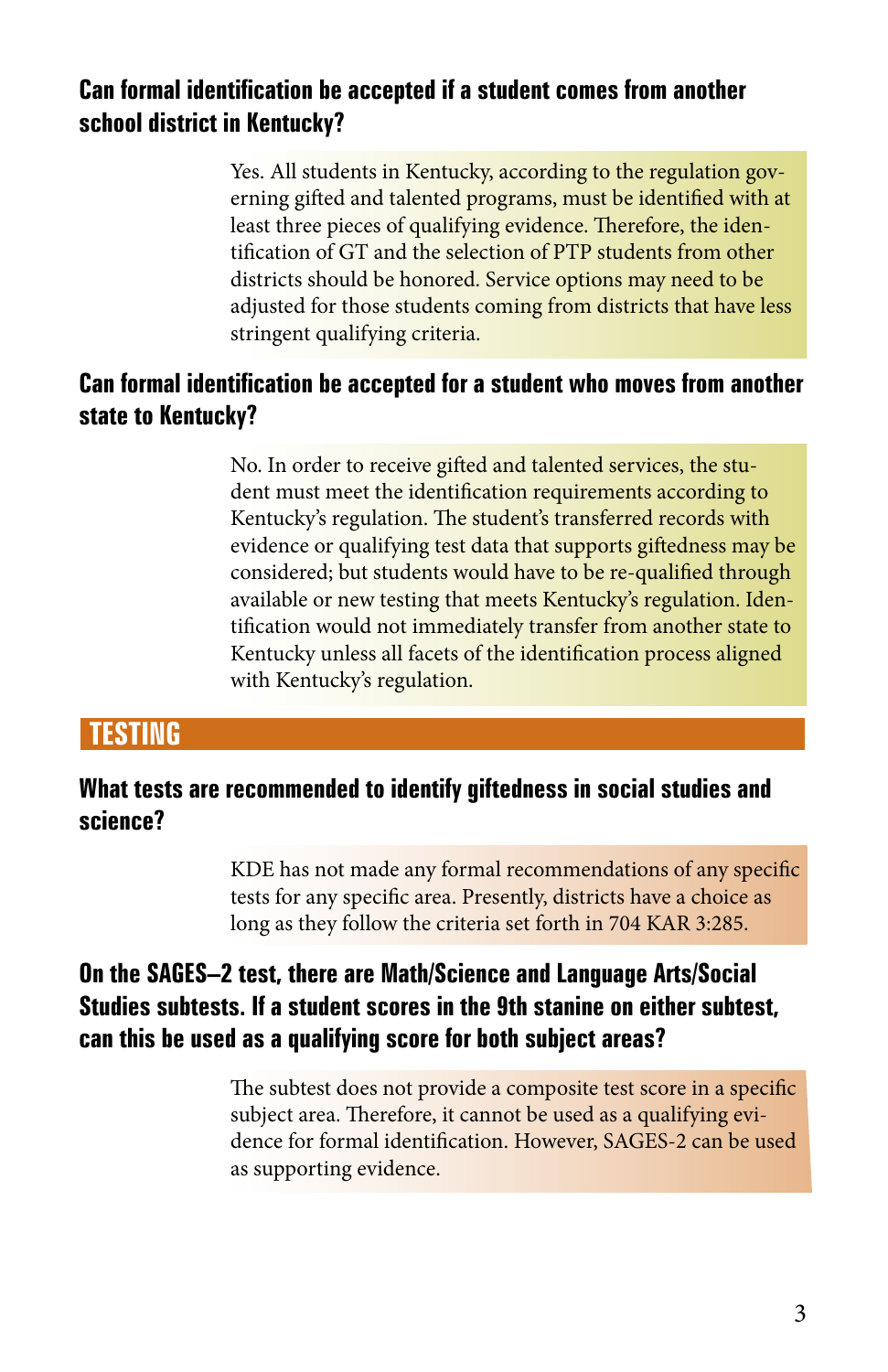# **UNDERACHIEVEMENT**

### **How is underachievement defined & determined?**

A general definition as it applies to education is defined as a student achieving poorly and/or less than their potential or mental abilities would indicate they should be capable of attaining. Simply stated, underachievement is a discrepancy between ability and performance, or unfulfilled potential. The link below provides additional information:

**http://www.education.ky.gov/KDE/Instructional+Resources/ Gifted+and+Talented/Frequently+Asked+Questions++Gifted +and+Talented+Underachievement.htm**

# **PRIMARY TALENT POOL**

### **What is the Primary Talent Pool?**

The Primary Talent Pool is a group of primary students (P1-P4; Kindergarten through Third Grade) who are informally selected by the district as having characteristics and behaviors of high potential learners and who have been further diagnosed using a series of informal and formal measures to determine the desirability of differentiated services during the primary program.

### **What is the benefit of selecting students for the PTP?**

The benefits of selecting students to participate in the PTP are to assure continuous progress, to minimize underachievement, and to provide early enrichment for those students whose gifts and talents need to be nurtured in order for those talents to develop further. Provision of Primary Talent Pool services provides essential early recognition of student abilities matched to differentiated services. Additionally, PTP talent development may assist in the formal identification process in fourth grade.

### **When students become eligible for formal identification in the fourth grade, are PTP students automatically identified as GT?**

PTP students are not automatically identified as GT once they reach the fourth grade. Specific and more stringent criteria must be met to formally identify a GT student.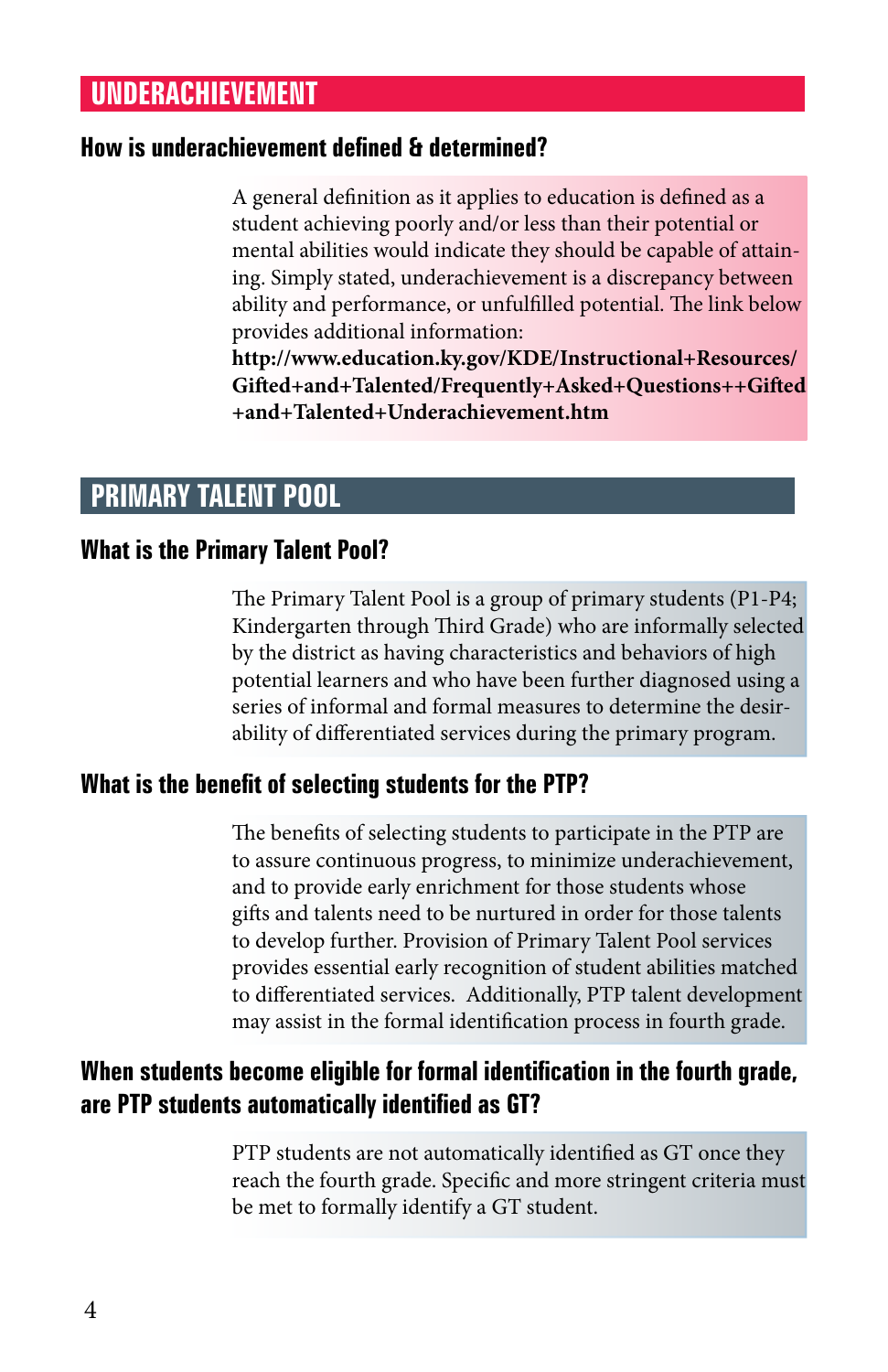# **Can formal testing be used to select students for the PTP?**

Data from formal, normed measures shall not be used for the purpose of eliminating eligibility for services to a child in the primary program; however, these measures may be used to discover and include eligible students overlooked by informal assessment.

# **What percentage of primary students is recommended to be selected for the PTP?**



According to 704 KAR 3:285, "high-potential learners" are students who typically represent the top quartile (25%) of the entire student population in terms of the degree of demonstrated gifted characteristics and behaviors. The PTP may represent the top 5% in each of the five areas of GT (general intellectual ability, specific academic aptitude, leadership, creativity and the visual and performing arts) for a total of 25% of the entire primary school population.

### **Can a student be selected for the PTP one year and not the next?**

No. Once a student is in the PTP, the student remains in the talent pool until exiting the third grade (P4). The levels of service will vary based on student need and target areas for service. Those services may need to be adjusted periodically to fit the individual child's specific needs.

# **Are parents/guardians to be notified that their child is in the PTP?**

There is no reference in the GT regulation that parents/guardians are to be notified of student selection for the PTP. Individual schools/districts may decide whether to notify and this can be addressed in the school's/district's policies and procedures.

### **How are services delivered to PTP?**

For a student in the primary grades, services shall allow for continuous progress through a differentiated curriculum and flexible grouping and regrouping based on the individual needs, interests, and abilities of the student. Emphasis on educating gifted students in the general primary classroom shall not exclude the continued, appropriate use of resource services, acceleration options, or other specific service options. A recommendation for a service shall be made on an individual basis by matching services to student interests, needs, and abilities.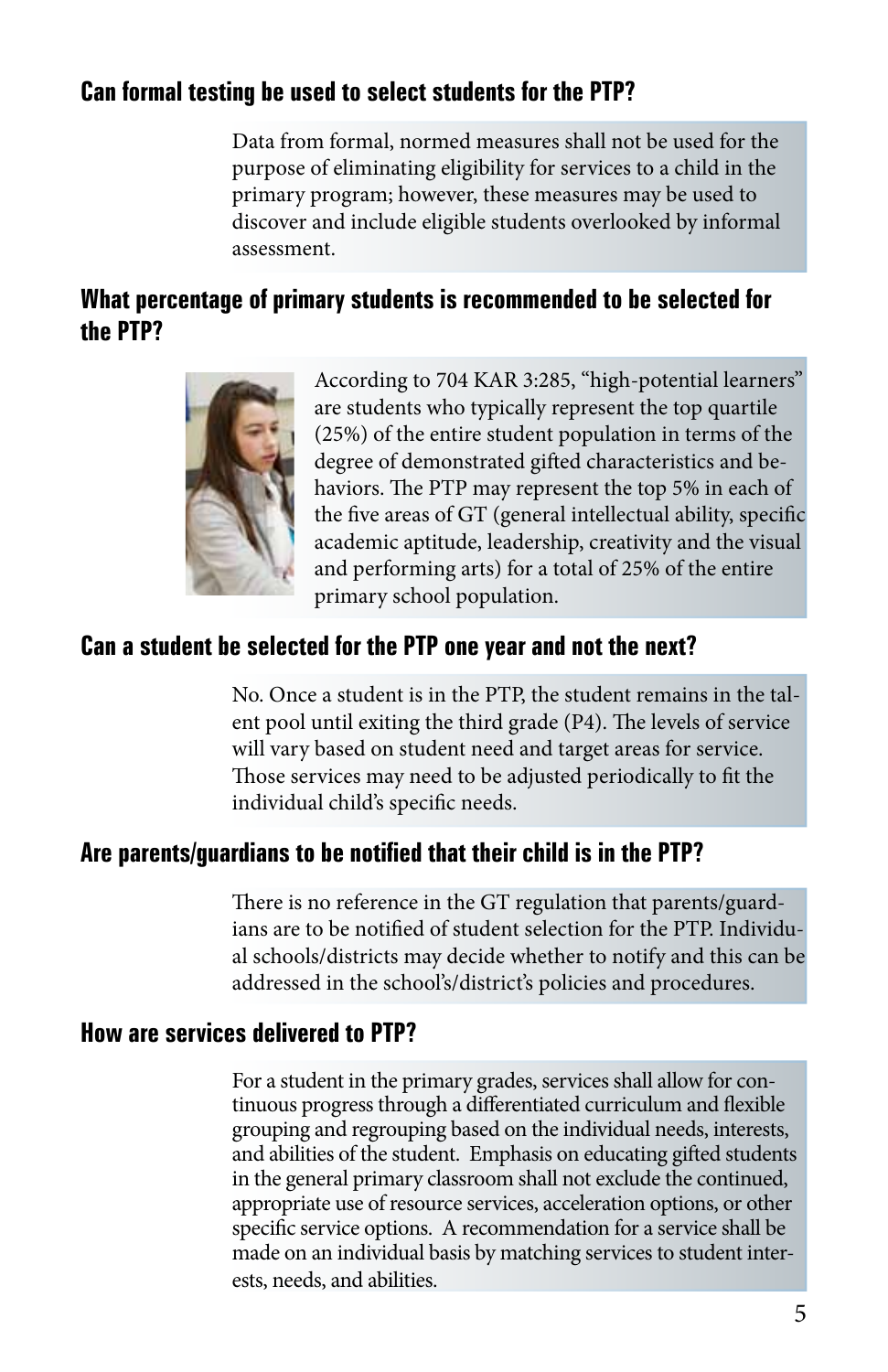# **GIFTED STUDENT SERVICE PLAN (GSSP)**

### **What is a GSSP?**

A GSSP is an educational plan that matches a formally identified gifted student's interests, needs, and abilities to differentiated service options and serves as the communication vehicle between the parents/guardians and school personnel. GSSPs are applicable to students who are in grades 4-12.

# **Is a GSSP required for every GT student?**

Yes. Every formally identified student in grades 4-12 must have a GSSP. A parent/ guardian of a GT student shall be notified annually of services included in the GSSP and given access to specific procedures to follow in requesting a change in services.

### **Should parents/guardians play a role in the development of the GSSP?**

Yes. A local school district shall implement a procedure to obtain information related to the interests, needs, and abilities of a GT student from the parent/guardian for use in determining appropriate services.

### **Is the school required to provide any feedback on a student's progress?**

Yes. The school personnel shall report a student's progress related to the GT services delineated in the GSSP at least once each semester.

# **PROGRAMMING FOR THE GIFTED & TALENTED**

### **What should quality GT services look like?**

Quality GT programming will reflect a range of services designed to meet the varied needs of students who are Gifted and Talented. In any school district, high quality gifted ser-



vices require careful planning, maintenance, and evaluation. Quality GT services necessitate: clearly articulated policies, procedures and services, primary through grade twelve; a grievance procedure through which a parent, guardian, or student may resolve a concern regarding the appropriate and adequate provision of primary talent pool services or services addressed in a formally identified gifted and talented student's services plan; employment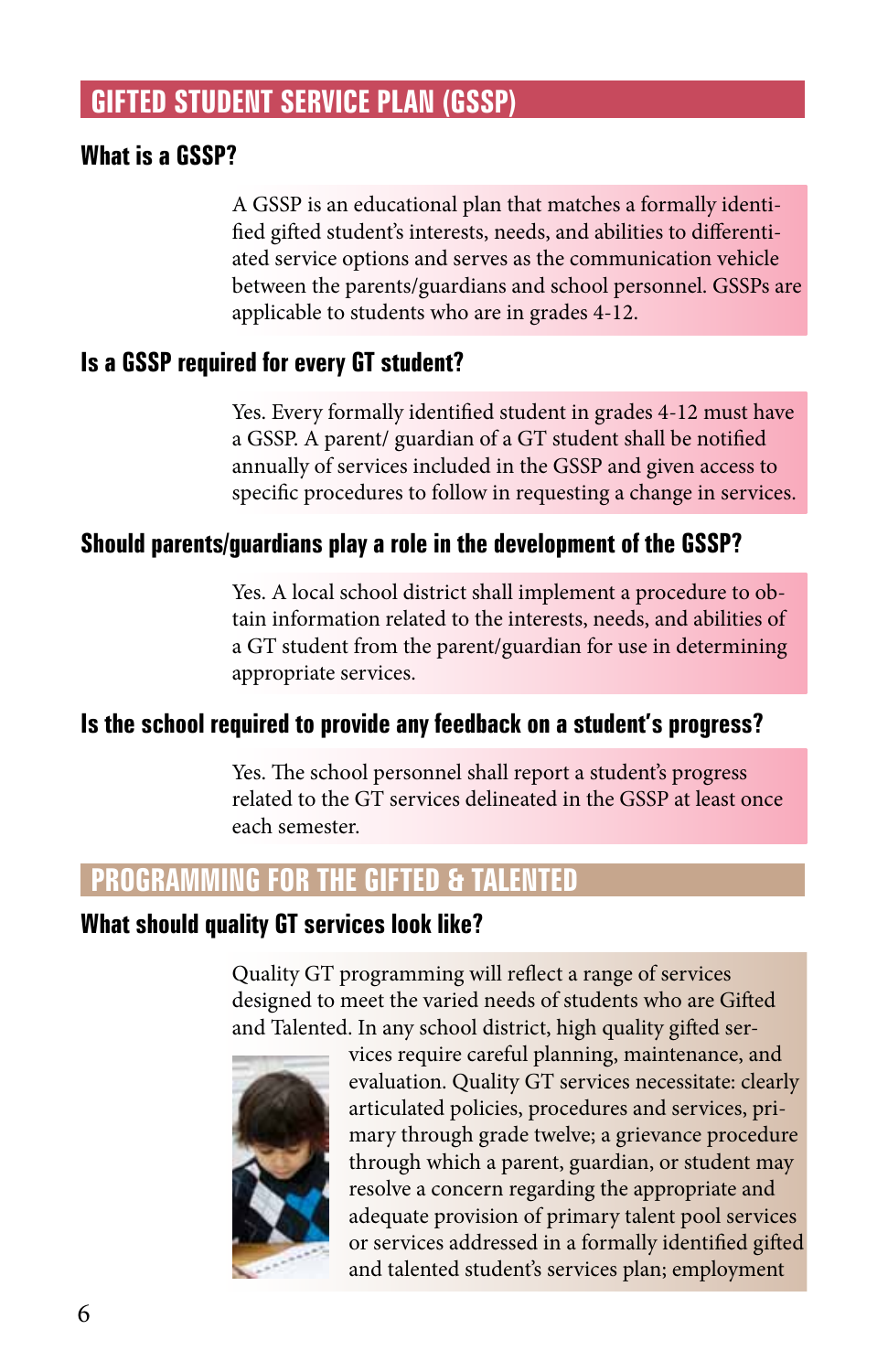of properly certified and professionally qualified personnel; evidence of appropriate professional development for all personnel working with gifted and talented students; and equitable opportunities for consideration for services at the primary level and in each category of service in grades 4-12.

# **Can parents have input on local district programming for GT services?**

District policies and procedures shall ensure that a program evaluation process shall be conducted annually and shall address parent(s) attitudes toward the program and appropriateness of services.

# **Must a district assign a GT coordinator for the program?**

Yes. A district receiving state funding shall designate a properly endorsed GT program coordinator.

# **What are some of the duties of a GT program coordinator?**

Some duties include: oversight of the district GT services; serving as a liaison between the district and the state; ensuring internal compliance with state statutes and administrative regulation for GT programs; and administering and revising the GT program budget.

# **SERVICE DELIVERY OPTIONS**

# **What important information should parents/guardians know about GT service delivery options?**

Some important information to know: service options are to be provided primary through grade 12; services are to be differentiated to meet individual student needs; grouping and multiple service delivery options shall be utilized in a local district education plan; grouping formats shall include grouping for instructional purposes based on student interests, abilities, and needs, including social and emotional; and there shall be multiple service options with no single service existing alone.

# **According to 704 KAR 3:285. Programs for the gifted and talented, what is differentiation?**

Differentiation is a method through which educators establish a specific, well thought out match between learner characteristics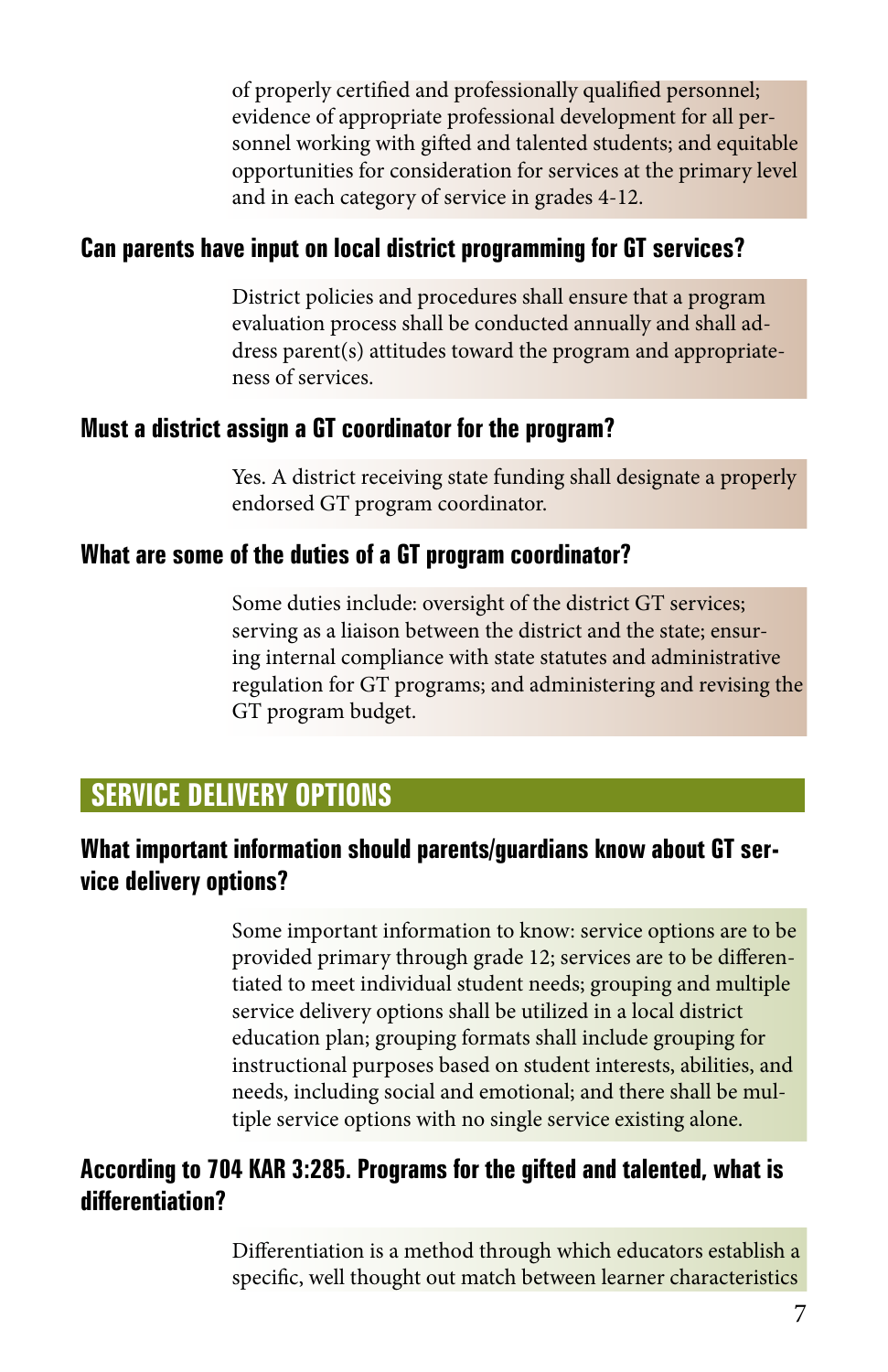in terms of abilities, interests, and needs; and curriculum opportunities in terms of enrichment and acceleration options, which maximize learning experiences. Differentiated service options are educational experiences that extend, replace, or supplement learning beyond the standard curriculum.

# **How are counseling services matched to the needs of gifted children?**



Recommended best practices suggest that a counselor with any GT students in his/her service population should be prepared to address the needs of those students. Counselors, by the nature of their work, are to be aware of the special needs of the GT population and should prepare through courses of professional development. Specific counseling services appropriate for gifted students will address relevant issues including: perfectionism, executive function skills, goal-

setting, underachievement, etc.

# **What services should be provided for a student identified in visual/performing arts who has no matching class in his/her schedule?**

All classroom teachers must be made aware of each GT student's identification area(s). Differentiation may be used in terms of interests, products, process, enriched content, etc. Other ideas include securing a mentor, providing a periodic pullout session, independent study, looking to individuals in the community, parents, school personnel, etc. All teachers' input should be reflected on the students' GSSP.

# **Are there any specific qualifications for a teacher who works with GT students?**

Direct services to GT students shall be provided by appropriately certified personnel having an endorsement for GT education.

### **Is it good practice to allow a GT child to tutor another child?**

Having students help one another may be a useful management strategy. However, the GT student is often a poor choice to help a struggling student because he/she may not understand the questions or issues around something they have already mastered very well. A better practice would be to have another student who just mastered the concept help the struggling student. If a GT child has mastered a concept or skill and the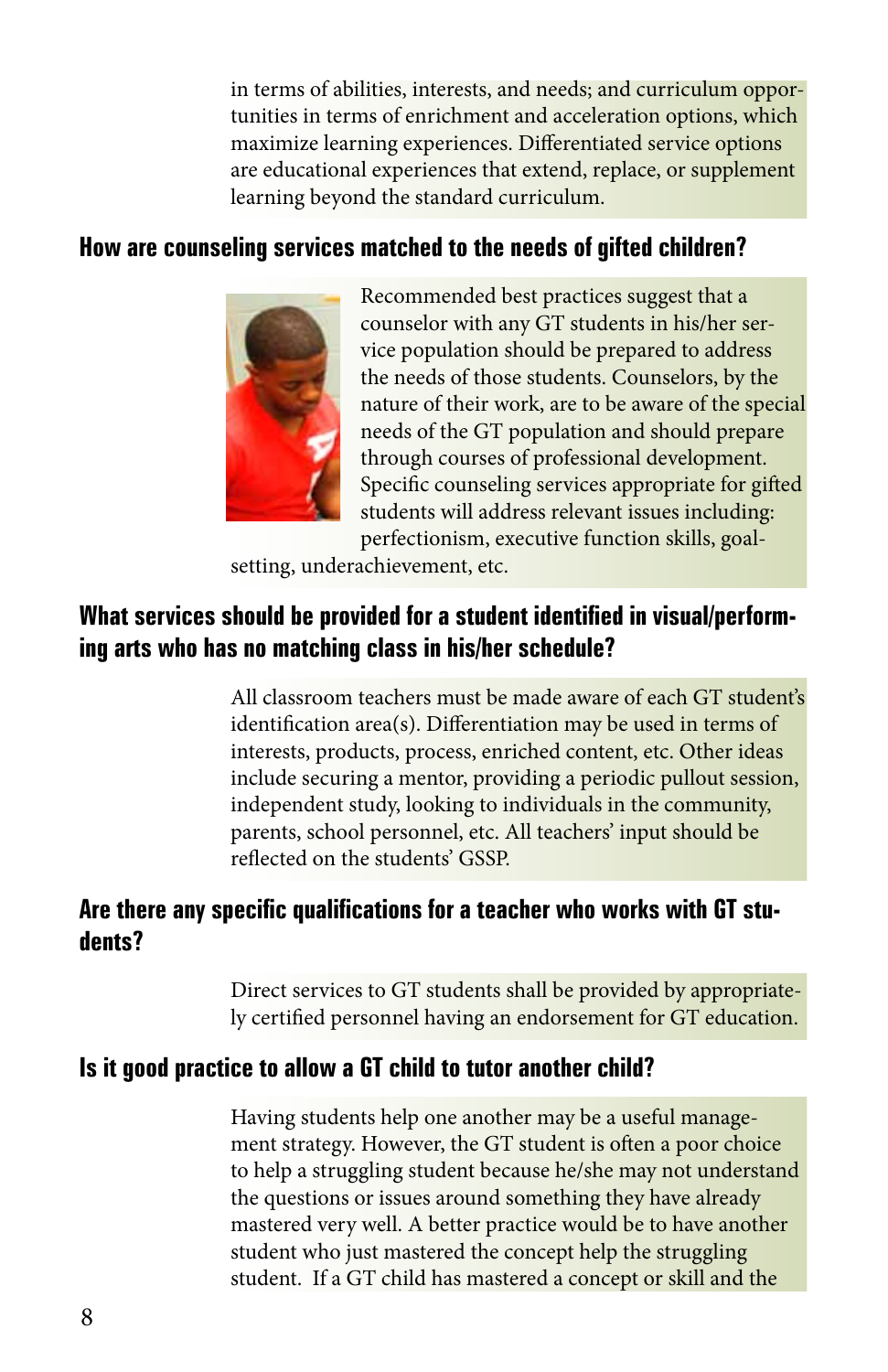standard task provides limited challenge, a better practice would be to use differentiation of the content, process, or product to adjust the task.

# **What criteria should be used to determine the level of service required to meet the needs of a GT student?**

The goal of quality gifted services it to facilitate continuous progress toward the student's potential. This requires use of the following:

- Diagnostic data that show levels of mastery and need
- Student work samples that show the application of skills and concepts, and
- Relevant information about interests, goals and needs in order to develop services in the classroom

GT services should be articulated to provide systematic growth and challenge.

# **What recourse does a parent/guardian have if there is a concern regarding appropriate and adequate provision of services to either a primary talent pool student or a formally identified GT student who is receiving services addressed in a student services plan?**

Typically, the place to begin with those concerns will be at the school level through the teacher, GT personnel, and administrator. It is recommended that parents and school districts work together to meet the needs of the individual child. A school district shall establish a grievance procedure through which a parent, guardian or student may resolve the concern(s). This procedure should be included on the formally (4th -12th grade) identified GT student's Gifted Student Service Plan.

# **CURRICULUM FOR GT STUDENTS**

# **Should GT students have the same curriculum that is provided for all students?**

A comprehensive framework or course of study for GT students shall be based on a district or school's curricula that shall be differentiated, supplemented or modified to assist students to further develop their individual interest, needs, and abilities.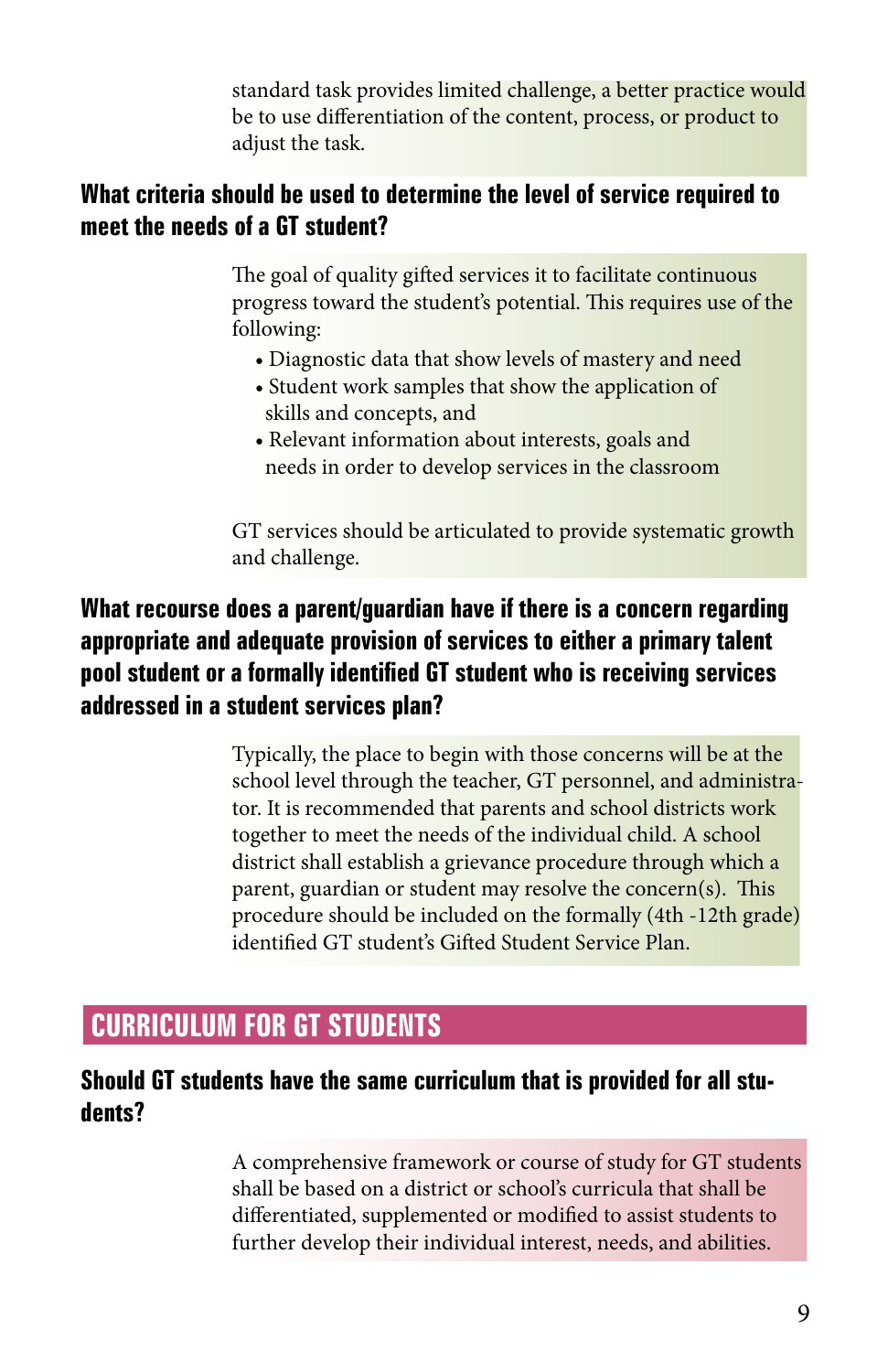# **DIVERSITY**

# **How can a district address the issue of underrepresentation of minority children identified as GT?**

Alternative means and methods are often helpful in identifying GT children from minority populations, relying more heavily upon observation (by teacher and/or GT specialist) and nonverbal tests. Such nonverbal tests may include the NNAT (Naglieri Nonverbal Ability Test) and the Raven's Progressive Matrices. Observation-based methods for teachers may include the KOI (Kingore Observation Inventory) and the Renzulli Rating Scales. It would be helpful to combine these methods with information specifically relating to gifted minority students. A local school district shall provide a system for diagnostic screening and identification of strengths, gifted behaviors and talents which provides equal access for racial and ethnic minority children, disadvantaged children, and children with disabilities.

# **FUNDING/ALLOCATIONS**

# **Must the money allocated to districts for GT education be spent before the fiscal year closes?**

Yes, districts must use the state allocation for GT Funding by June 30. If nearing the deadline, unused money can be encumbered and off the books immediately unless districts wish to return the unused amount over 10% of the allocation to the state.

# **Why isn't there a funded, statewide provision for all teachers to receive professional development for educating gifted and talented students?**

Districts are provided state funds allocated specifically for professional development. The state makes no recommendation as to what professional development is to be provided. It is the decision of each district to use the professional development allocation as needed. Bringing the issue to the attention of district administrators (and in some cases the school council) may open the door for district wide professional development on educating GT students.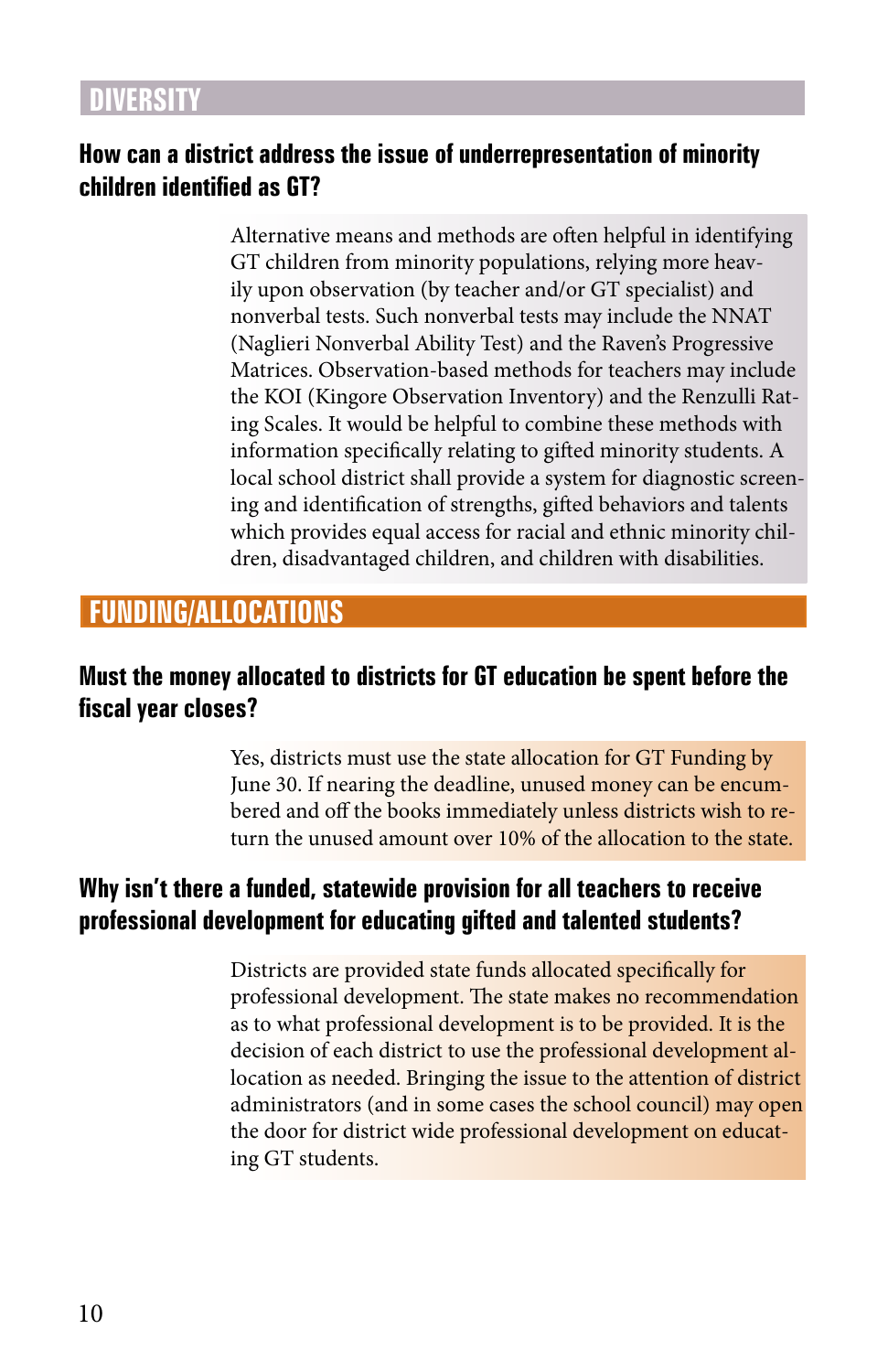# **POLICIES/PROCEDURES**

# **Can a district write more stringent and/or specific guidelines than those outlined in 704 KAR 3:285. Programs for the gifted and talented?**

Policies and procedures can be written to reflect individual district population and need. The guidelines in 704 KAR 3:285 are minimal requirements.

### **What is to be done with the records of GT students upon graduation?**

Students' GT records should remain in the students' cumulative folder and upon graduation, the GT records will be handled in the same manner as the students' cumulative folder.

# **Can a parent/guardian have access to the district policies and procedures for GT programming?**

A local school district shall have in operation, and available for public inspection, local board approved policies and procedures which address each requirement in the administrative regulation for GT programming.

# **STATE REPORTING**

# **When should student data be entered in the state reporting system (Infinite Campus)?**



KDE recommends entering data regularly or as soon as it is available, not only at the end of the year. KDE has the capability to extract district data at any time and does so periodically. The data must be current and reflect daily changes in order to create an accurate view of Kentucky's GT student information at any given time during the year.